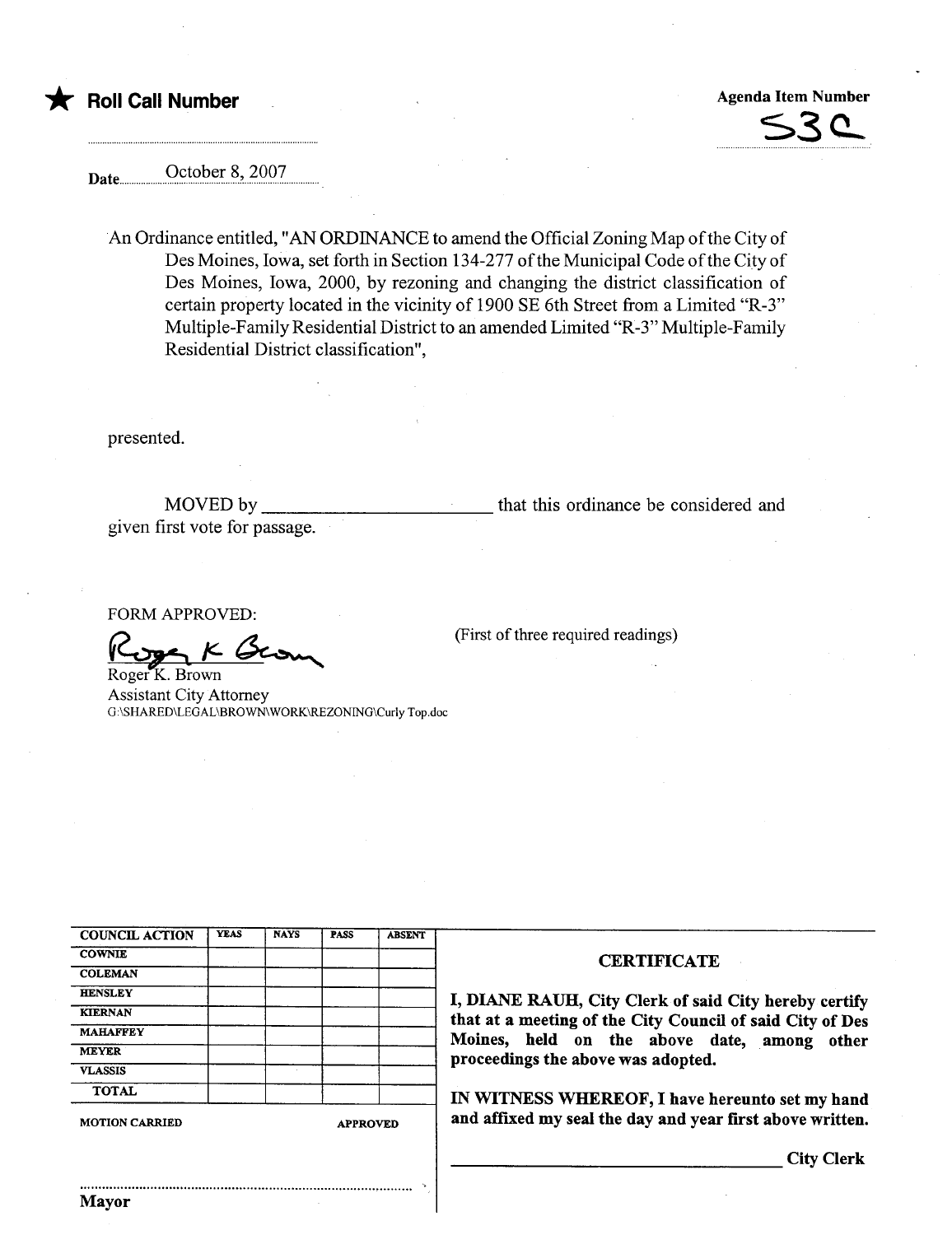ORDINANCE NO.

AN ORDINANCE to amend the Official Zoning Map of the City of Des Moines, Iowa, set forth in Section 134-277 of the Municipal Code of the City of Des Moines, Iowa, 2000, by rezoning and changing the district classification of certain property located in the vicinity of 1900 SE 6th Street from a Limited "R-3" Multiple-Famly Residential District to an amended Limited "R-3" Multiple-Family Residential District classification.

Be It Ordained by the City Council of the City of Des Moines, Iowa:

Section 1. That the Official Zoning Map of the City of Des Moines, Iowa, set forth in

Section 134-277 of the Municipal Code of the City of Des Moines, Iowa, 2000, be and the same is

hereby amended by rezoning and changing the district classification of certain property located in the

vicinity of 1900 SE 6th Street, more fully described as follows, from a Limited "R-3" Multiple-

Family Residential District to an amended Limited "R-3" Multiple-Family Residential District

classification:

That part of Lot 3, in Sevastopol, an Official Plat, lying North of E. Hillside Avenue, except Beginning at the southeast corner, thence northwesterly 159.66 feet along the North right-of-way line of E. Hillside Avenue, thence North 61.80 feet, thence East 57 feet, thence northeasterly 142.28 feet, thence East 50 feet to the West right-of-way line of SE 6th Street, thence South 234.05 feet along the West right-of-way line of SE 6th Street to Point of Beginning; and, all Lots 1, 2, 3, Boyd's Place, an Official Plat; and, except Beginning at the Southwest corner, thence North 140 feet, thence East 160 feet, thence South 176.75 feet, thence northwesterly to the Point of Beginning, Lot 25, Official Plat West  $\frac{1}{2}$  South of the Des Moines River, of Section 10, Township 78 North, Range 24 West of the  $5<sup>th</sup>$  P.M., all now included in and forming a part of the City of Des Moines, Polk County, Iowa (hereinafter referred to as the "Property").

Sec. 2. That this ordinance and the zoning granted by the terms hereof are subject to the following imposed additional conditions which have been agreed to and accepted by execution of an Acceptance of Rezoning Ordinance by all owners of said property and are binding upon the owners and their successors, heirs, and assigns as follows: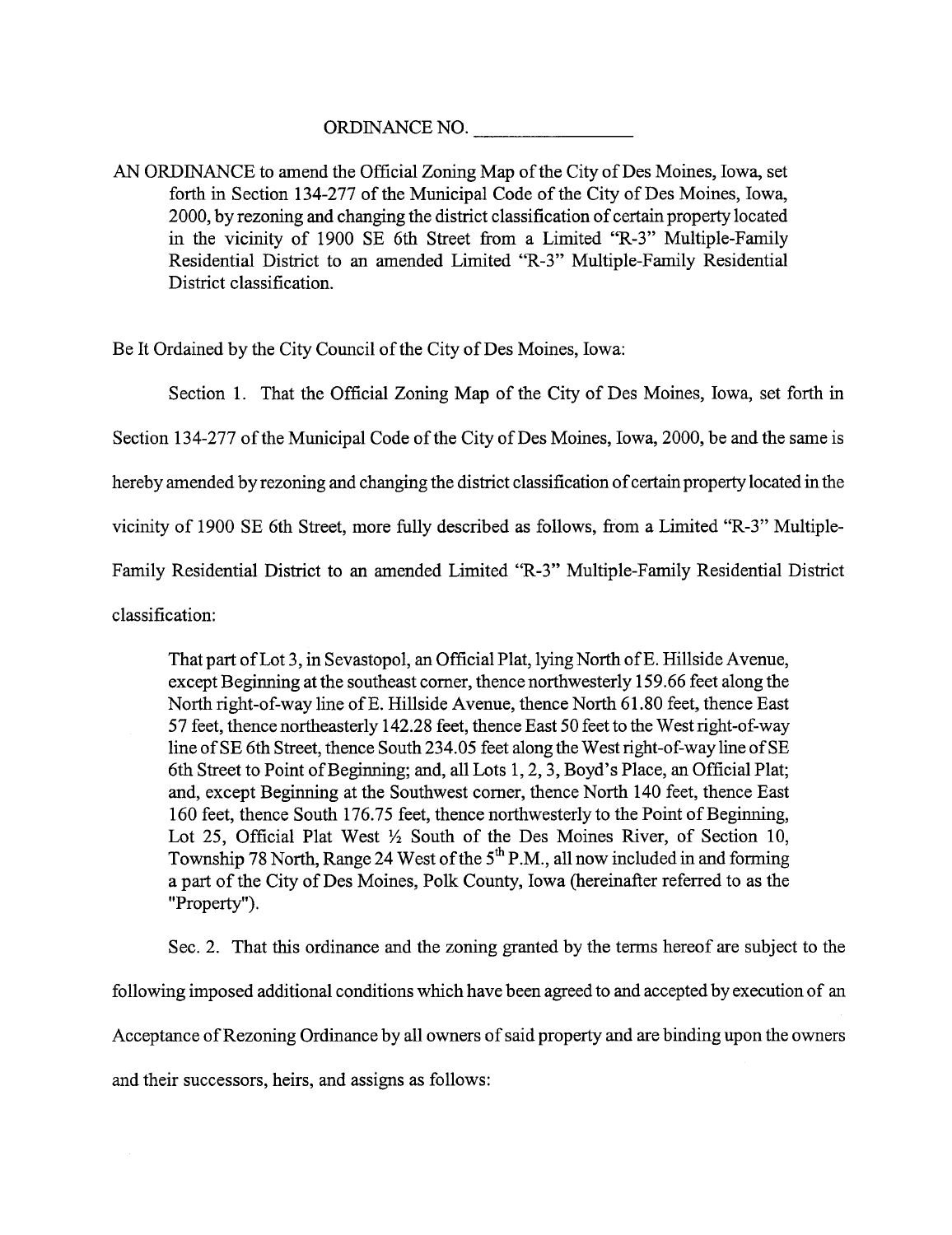- A. Any multiple-family residential use of the Property shall be limited to housing that qualifies as housing for older persons under the limitations and restrictions applicable to such housing under federal, state and local law.
- B. Any buildings constructed upon the Property shall conform with the following standards:
	- I) The buildings shall be located between the predominant off-street parking areas and the adjoining public street.
	- 2) The buildings shall not exceed 3 stories in height.
	- 3) The sufficiency of the building setback from the north line of the Property shall be specifically addressed in the site plan review process.
- C. The screening and landscaping along the north line of the Property shall be subject to specific review and approval in the site plan review process.
- D. The stormwater detention standards for any development of the property shall be based upon a hydrological analysis for the Property and the adjoining area.

Sec. 3. This ordinance shall be in full force and effect from and after its passage and

publication as provided by law.

Sec. 4. The City Clerk is hereby authorized and directed to cause a certified copy of the

Acceptance of Rezoning Ordinance, this ordinance, a vicinity map, and proof of publication of this

ordinance, to be properly filed in the office of the Polk County Recorder.

FORM APPROVED:<br>Roger K. Brown

Assistant City Attorney G:\SHARED\LEGAL\BROWNWORK\RZONING\Curly Top.doc